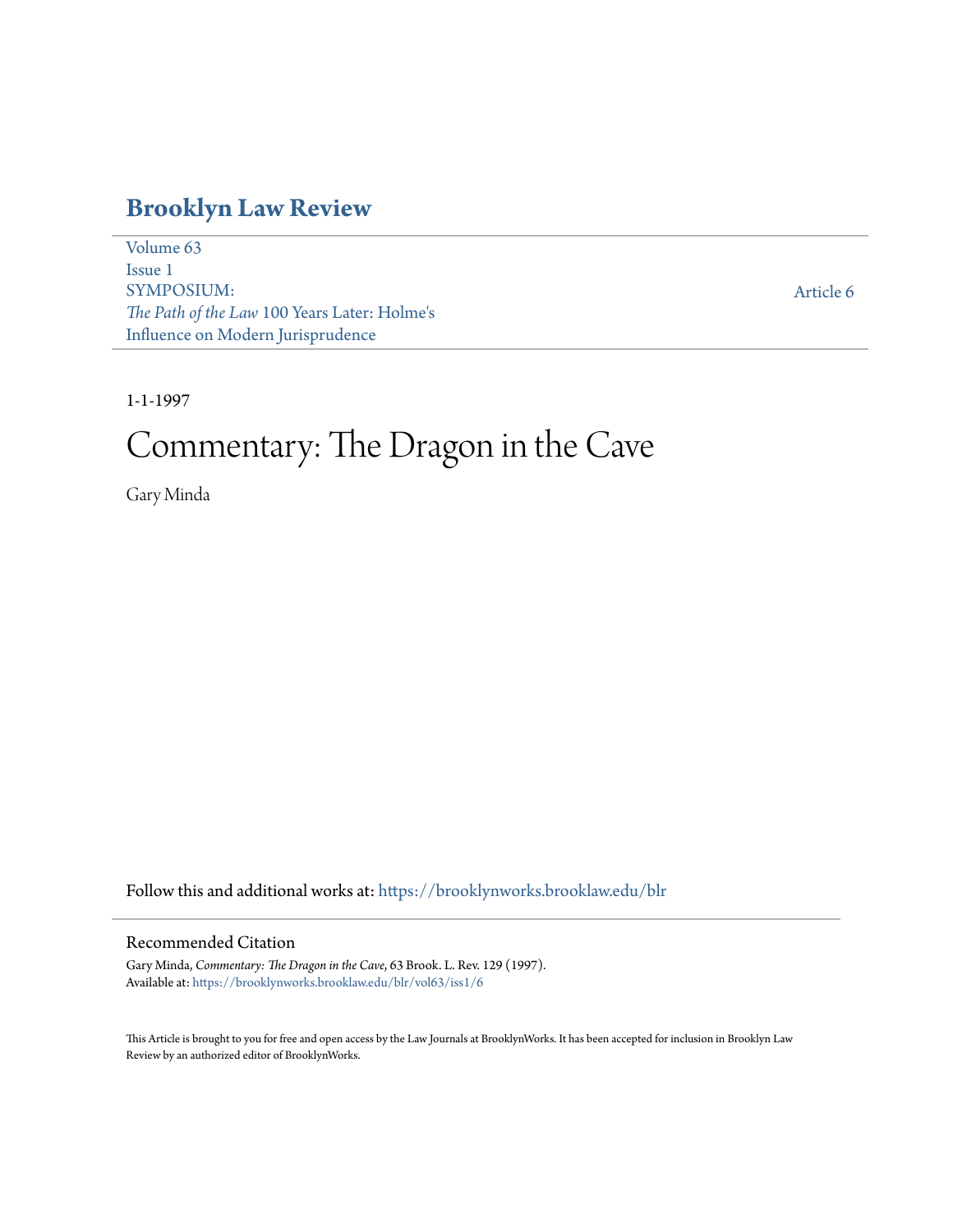### COMMENTARY: THE DRAGON IN THE **CAVE'**

#### *Gary Mindat*

#### **INTRODUCTION**

We celebrate Holmes and *The Path of the Law* because we are still living in the "Century of Holmes." Yet, as the papers by Professors G. Edward White, Thomas C. Grey and Catherine Pierce Wells suggest, there is much about Holmes that we still do not understand. We are still trying to figure out why Holmes is such an important figure in the development of American law. We are still trying to make sense of the cryptic nature of Holmes's legal theory. We are still struggling to appreciate the significance of Holmes's role in the development of American jurisprudence.

Professors White, Grey and Wells offer different interpretations about the following: (1) Holmes's dissent in *Lochner v. New York;'* (2) the contradictory nature of his essay, *The Path of the Law*;<sup>2</sup> and (3) the meaning to be attributed to the cynical nature of general Holmesian thought. While the substantive focus of each of these papers is different, all three attempt to shed new light on Holmes. The combined effort of these papers, however, ultimately fails to clarify the many mysteries surrounding Holmes and his ideas. Indeed, after considering what Professors White, Grey and Wells have to say about Holmes, we are left pondering a new set of perplexing puzzles.

First, there is the problem of assessing Holmes's popularity and the meaning to be attributed to his famous dissent in *Lochner v. New York.3* Is the orthodox wisdom about Holmes's dissent correct in portraying Holmes as an enemy of substantive due process? Was Holmes a modernist hero who helped to

**<sup>©1997</sup>** Gary Minda. All Rights Reserved.

William **J.** Mairer, Jr., Visiting Professor of Law, West Virginia University College of Law; Professor of Law, Brooklyn Law School

**<sup>198</sup> U.S. 45 (1905).**

**<sup>2</sup>** Oliver Wendell Holmes, *The Path of the Law,* **10** HARV. L. **REV. 457 (1897).**

*<sup>&#</sup>x27;Lochner,* 198 U.S. at 74.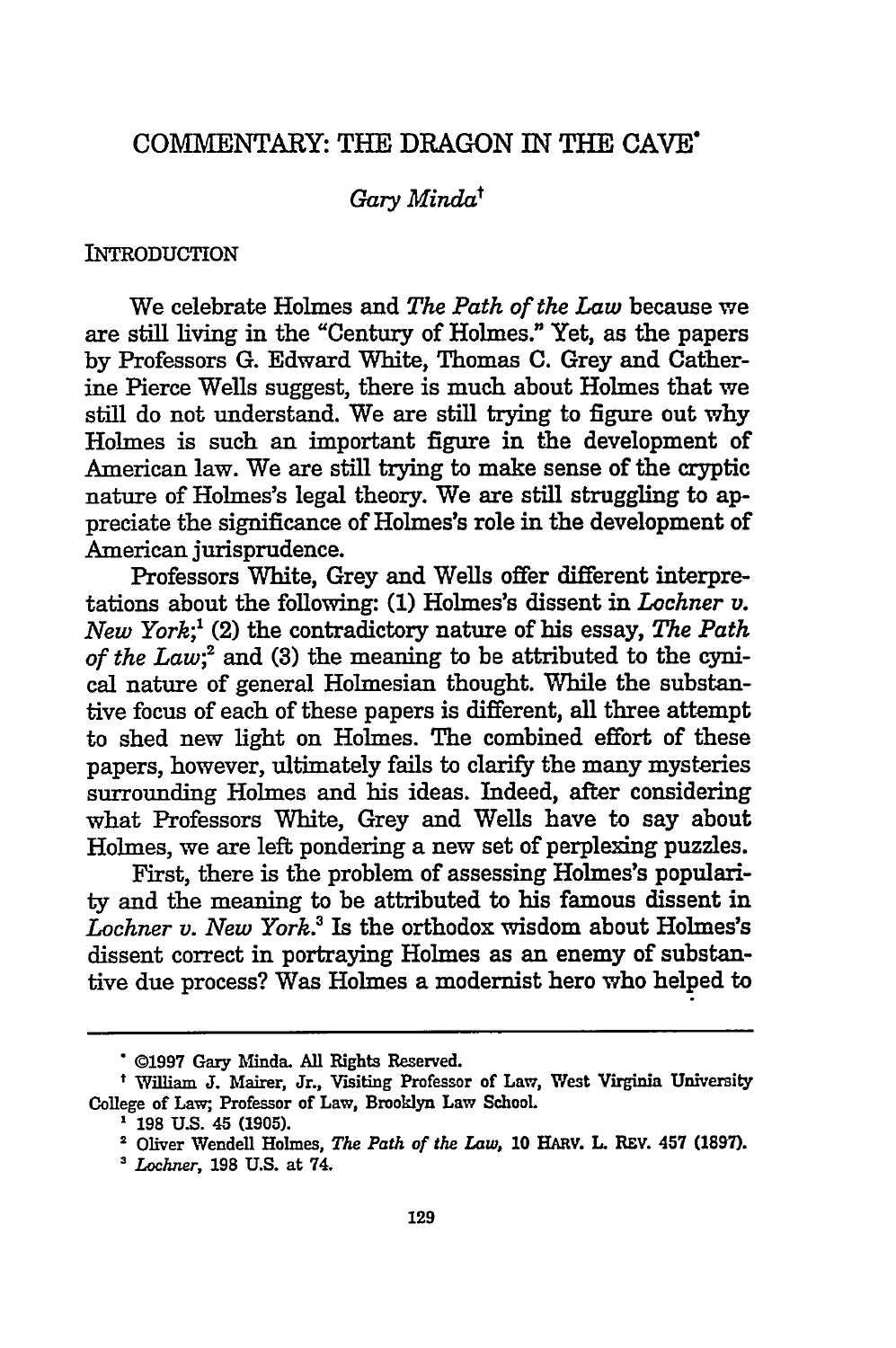push us into the twentieth century, or was Holmes a troubled modernist thinker who was still caught up in the nineteenth century jurisprudence of his day? What explains the popularity of Holmes's *Lochner* dissent in the progressive era, and why did it take so long for Holmes to be lionized?

Holmes is now, as Professor White has argued, a professional and cultural icon in the history of American legal thought. His humanity was turned into marble long ago as judicial biographers and legal theorists idolized and mystified the man. In the paper he presented today, Professor White is chiseling and hacking at Holmes's dissent in *Lochner* in his most recent effort to rediscover the "real Holmes" underneath all the marble erected by those who put Holmes on a pedestal. In getting us to the real Oliver Wendell Holmes underneath all the marble, Professor White hopes to recover the way Holmes and his contemporaries on the Supreme Court actually thought about the constitutional issues in *Lochner.*

The standard story about what the Court did in *Lochner* is as follows: In *Lochner,* the Court struck down the New York law restricting the number of hours bakers could work because the Court mistakenly assumed that the constitutional concept of "liberty" was a prepolitical, universal concept, shaped by the laws of the political economy. New York's maximum hours legislation was found to violate the Due Process Clause because it was contrary to the universal laws of a laissez faire market. The standard story about Holmes's dissent in *Lochner* is that he exposed how the concept of liberty embraced a conservative, laissez faire ideology that was blocking the much needed state regulation of the economy.

Commentators casted the *Lochner* majority as nineteenth century Langdellians who believed in obsolete natural law; Holmes was cast as a modernist hero advancing the twentieth century case for big government and the modern regulatory state. Professor White's intellectual project is to expose how these perceptions deviate from what Holmes and his contemporaries actually thought, and how they were created in the 1930s by liberal progressives, like Felix Frankfurter, in order to undermine substantive due process.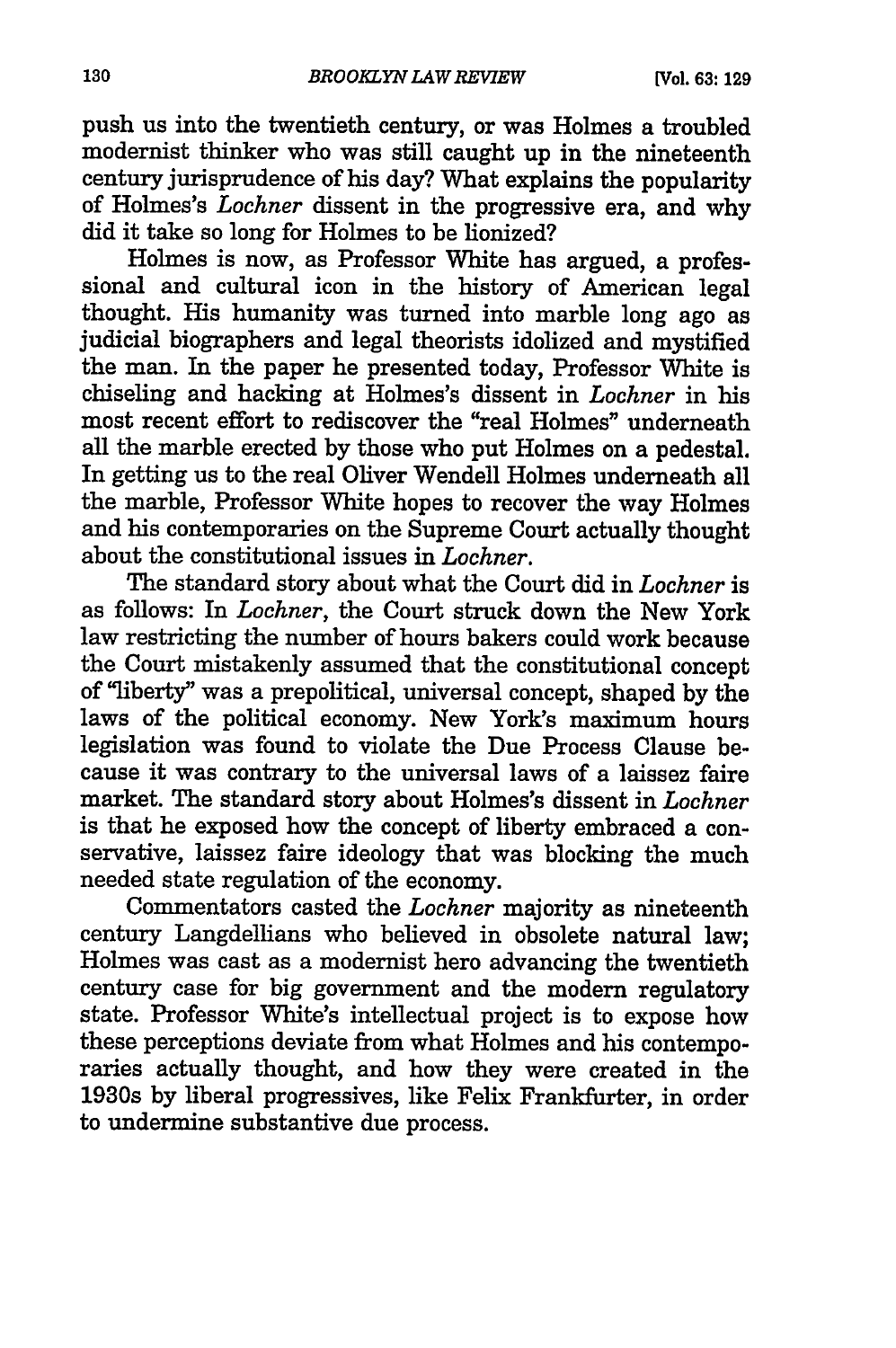131

Professor White also hopes to tame a canonization process which he says has distorted our historical understanding of Holmes and his famous *Lochner* dissent. To do this, White must reinterpret the meaning of the icon that has become Oliver Wendell Holmes.

Professional and cultural icons, however, are not easily interpreted because they are similar to a religious text. To interpret the meaning of the text, one must interpret the meaning of a particular interpretive culture and tradition. For Professor White, the culture responsible for the lionization of Holmes's *Lochner* dissent was the progressive era, and the religion was a new epistemology, or theory of knowledge, now known as modernism in law.4 According to Professor White, the epistemological assumptions of Holmes's interpretive community provide clues for reexamining the standard story about *Lochner.*

White first claims that Holmes's popularity must be reexplained in the light of an epistemological shift in constitutional jurisprudence that took place in the 1930s. This shift supposedly enabled legal progressives like Felix Frankfurter to lionize Holmes as a great champion of progressive legislation. According to Professor White, legal progressives found within Holmes's *Lochner* dissent the inspiration for replacing an epistemology that assumed there was nothing one can do about the economy (laissez faire), with a new epistemology that accepted the view that human beings have the power to control their economic destiny. Professor White argues that the lionization of Holmes was successful in making him a champion of progressive causes because, **by** mid-century, legal progressives were pushing American jurisprudence towards this new epistemology, an epistemology White identifies with modernism in law.

Professor White's thesis is that when Holmes's *Lochner* dissent is read in light of his interpretive community, however, Holmes should be understood as merely a "transitional figure" in the passage from a premodernist to modernist jurispru-

<sup>&#</sup>x27; For my interpretation of modernism in law, see GARY **MINDA,** POSTMODERN **LEGAL MOVEMENTS:** LAW **AND JURISPRUDENCE AT CENTURYS END 5-6, 13-80 (1995)** [hereinafter INvDA, POSTMODERN LEGAL **IOVELETS];** Gary Minda, *One Hundred Years of Modern Legal Thought: From Langdell and Holmes to Posner and Schlag,* **28** IND. L. REV. 353 (1995) [hereinafter Minda, *One Hundred Years].*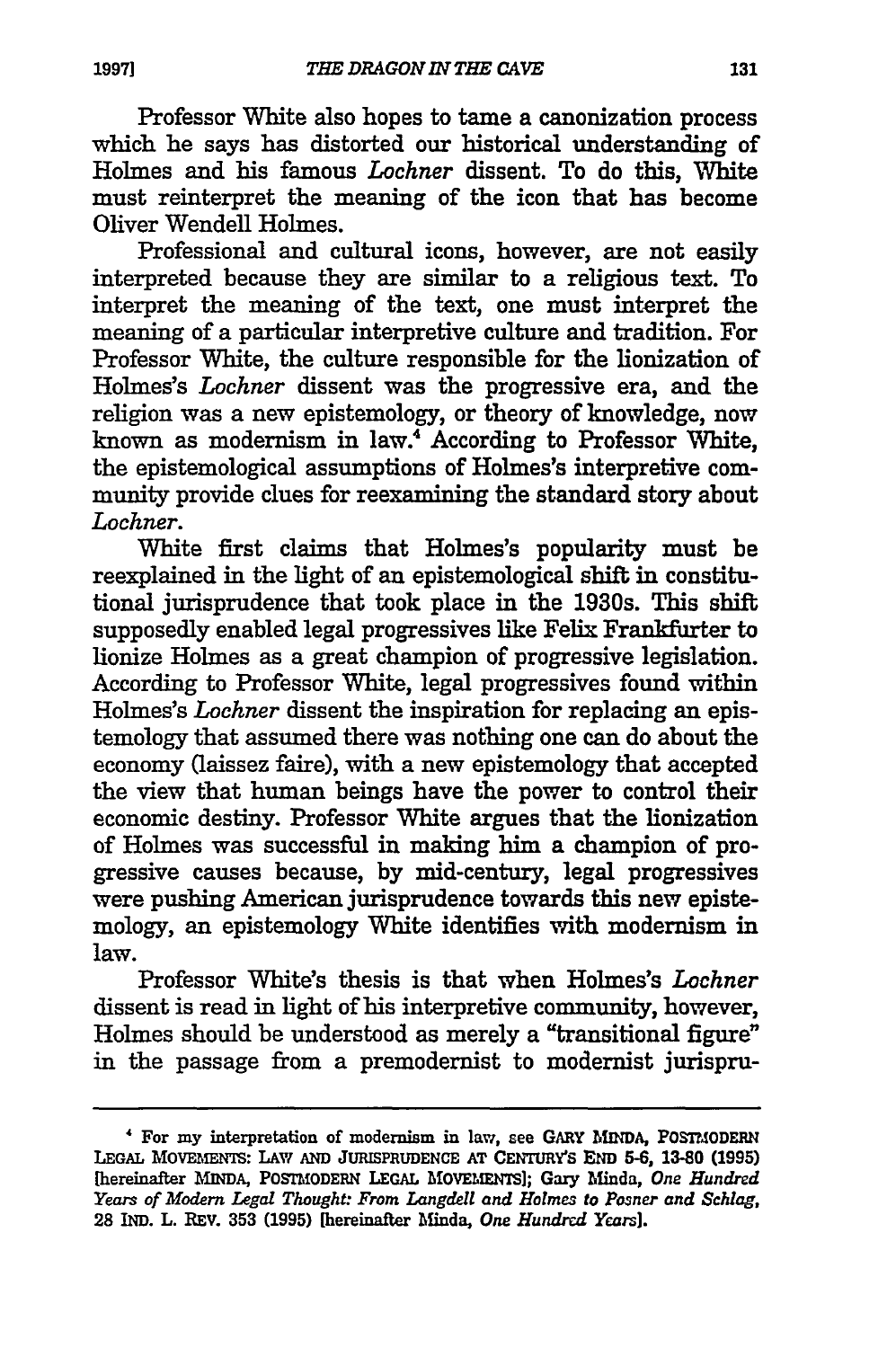dence. According to White, Holmes was a legal modernist to the extent that he accepted the importance of human will and human agency in the development of law, but Holmes's modernism was tempered by premodernist assumptions about the capacity of government to regulate the economy.<sup>5</sup> White attempts to show how Holmes's "premodern" sensibilities were in fact influenced by a nineteenth century political philosophy which accepted the notion that the economy was constrained by external "forces."<sup>6</sup>

Following White's suggestion, I think one would find that Holmes's premodernist sensibilities were consistent with the laissez faire philosophy of the *Lochner* majority: economic regulation was unwise because it interfered with the external laws of a laissez faire market economy. Why, then, did Holmes's "premodernist" cast to jurisprudence not lead him to side with the majority in *Lochner* and strike down the maximum hours legislation?

Professor White's answer is that by 1905, Holmes's skepticism of the powers of legal reasoning had combined with the principle of legislative supremacy and the belief in majoritarian will. Holmes's skepticism isolated him from the progressives, but Holmes's belief in legislative supremacy worked in favor of the progressive attack on substantive due process. Professor White thus argues that Holmes dissented in *Lochner* because he believed in the principle of legislative supremacy. Nonetheless, as Professor White says, Holmes never

**<sup>,</sup>** *E.g.,* **G.** Edward White, *Revisiting Substantive Due Process and Holmes's Lochner Dissent,* 63 BROOK. L. REV. **87, 91** n.7 **(1997)** [hereinafter White, *Revisit. ing]. See also* **G.** Edward White, *The Canonization of Holmes and Brandeis: Epistemology and Judicial Reputations,* 70 N.Y.U. L. REv. 576, **579** n.11 (1995). White argues that modernists believed in the power of human reason and human will to control the universe, and that premodernists were united by external constraints.

**<sup>&#</sup>x27;** This view is similar to the view in *Abrams v. United States,* **250** U.S. 616, **630** (1919) (Holmes, J., dissenting). In *Abrams,* Holmes stated that "the best test of truth is the power of the thought to get itself accepted in the competition of the market . **. .** . **"** *Id.* Hence, Holmes seems to embrace the premodern idea of truth-the "truth" of some idea can be determined by an external process regulated by the laws of marketplace competition.

On the other hand, Holmes's ideas about legislative supremacy or the truth process may be merely a reflection of Holmes's refusal to decide difficult social issues himself.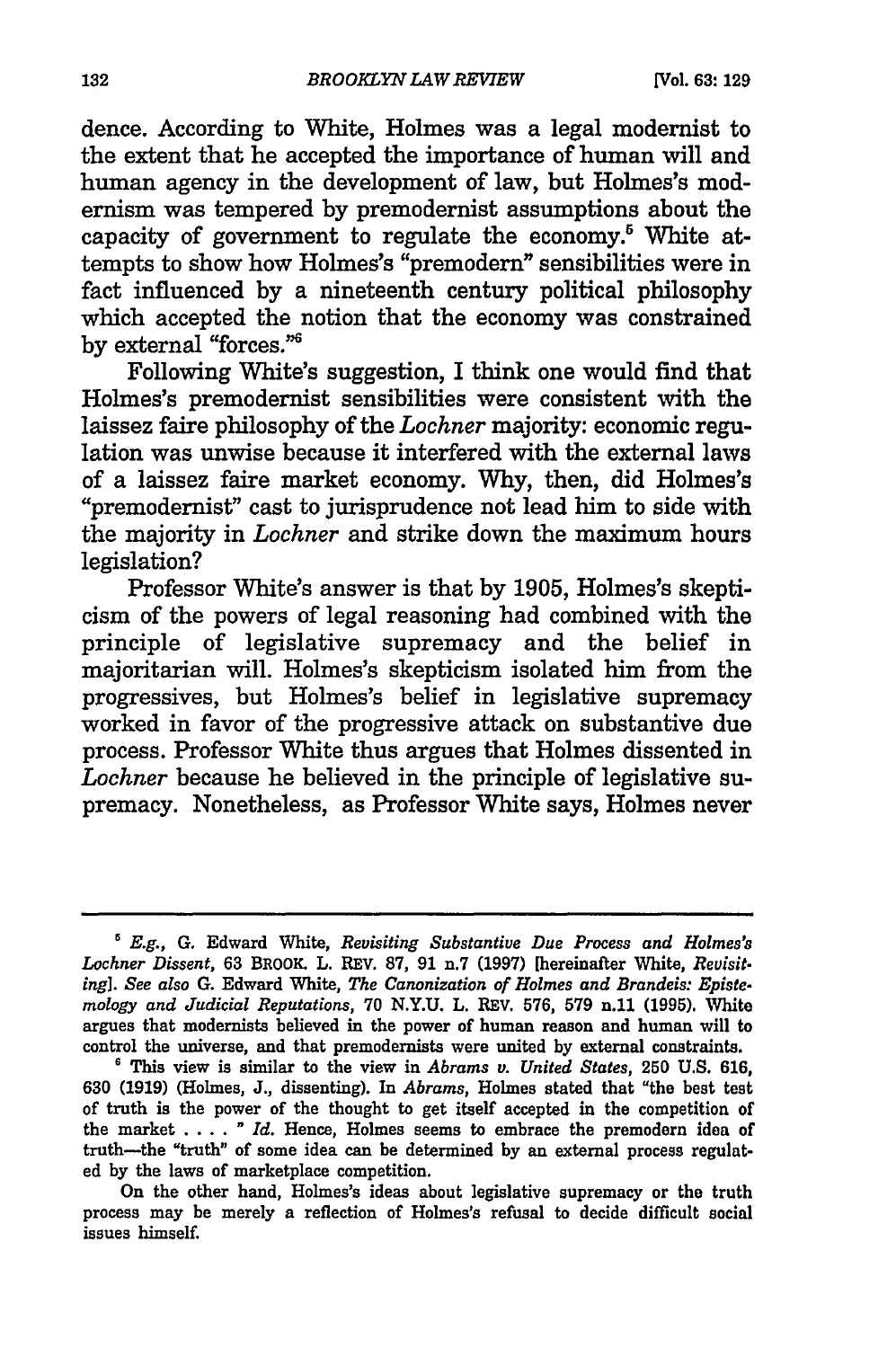favored maximum hours regulation as such because he was skeptical about the ability of government to alter the forces of market competition.

**If** Holmes had reservations about the deductive powers of law and government, why would he think that the principle of legislative supremacy would enable him to deduce the correct result in a case like *Lochner?* Holmes's skepticism about legal reasoning and his views about the "fallacy of logic" surely must have carried over to his thoughts about the principle of legislative supremacy. Even if he had faith in legislative supremacy, that principle did not have to lead him to dissent in *Lochner.* As Professor Grey once explained, "one might accept [the principle of legislative supremacy] and yet strike down the maxi**mum** hours law, characterizing liberty of contract not as part of a controversial and historically transient -economic theory but rather as a fundamental aspect of personal liberty."7

This is not to say that Holmes did not have reasons for abstaining from deciding the constitutional issue raised in *Lochner.* Holmes's position on the principle of legislative supremacy may have been merely another example of his general refusal to decide difficult social issues.' Perhaps Holmes sim**ply** did not want to decide the issue in *Lochner* because he was more comfortable deferring to the opinions of others. Thus, I do not think we can say with any certainty that Holmes was wedded to a nineteenth century theory of laissez faire.

**By** the time *Lochner* was decided, Holmes had abandoned attempting to decide the underlying social policy questions at issue in cases like *Lochner.* **By 1905,** Holmes had given up on his search for the imminent rationality in law and embraced the mantle of judicial self-restraint. As Morton Horwitz stated:

Judicial restraint follows from the collapse of [Holmes's] search for imminent rationality in customary law. If law is merely politics, then the legislature should in fact decide. If law is merely a battle

133

Thomas **C.** Grey, *Holmes and Legal Pragmatism,* 41 **STAN. L.** REV. **787, 820 (1989).**

<sup>&</sup>lt;sup>8</sup> Holmes frequently reached decisions by deferring to someone else's point of view. *See, e.g.,* Catharine Wells Hantzis, *Legal Innovation Within The Wider Intellectual Tradition: The Pragmatism Of Oliver Wendell Holmes, Jr.,* **82 NW. U.** L. REv. 541, **590-92 (1988).**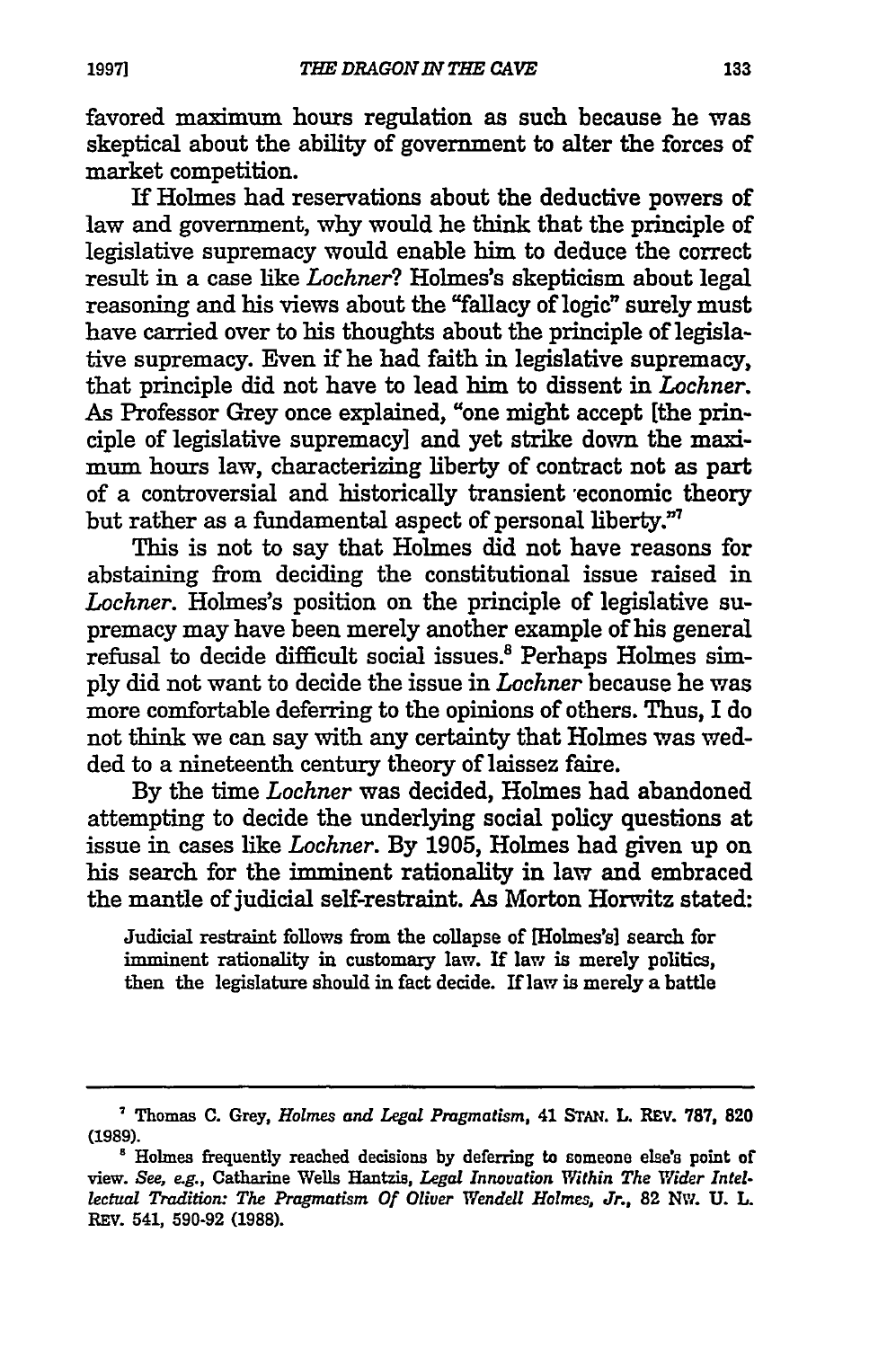ground over which social interests clash, then the legislature is the appropriate institution for weighing and measuring competing interests.9

Horwitz's view places Holmes squarely in the progressive camp, along with Felix Frankfurter. I wonder, then, whether Professor White's effort to distance Holmes from Frankfurter is correct.

There are also some perplexing questions raised **by** the way Professor White frames his project. In the introduction of his paper, he states that "[Holmes's] particular consciousness made him read police power cases in a quite different fashion from his fellow jurists and commentators."<sup>10</sup> Moreover, he announces that "[his paper will] proceed to trace the implications of this epistemological divide between Holmes and most other judges of his time."<sup>11</sup>

What follows are questions I raise about how Professor White has framed the theoretical issues of his paper: **Why** does Professor White say that Holmes had a "particular consciousness," and why does he believe that this made Holmes read the police power cases in a particular way? Is judicial interpretation in constitutional adjudication the product of a particular consciousness? Can we reconstruct the historical consciousness of a particular judge **by** deducing it from the judge's epistemology or theory of knowledge? Do modernist and premodernist epistemologies determine how judges interpret the law and cast their votes in cases like *Lochner?* And, what kind of epistemology would frame the analysis in this way?

Surely, something more than just epistemology is at work in constitutional adjudication. At the outset, I would raise the possibility that interpretation is not epistemology. If we want to interpret the historical meaning of judicial opinions we should think more about how legal interpretation operates in constitutional adjudication.

**<sup>9</sup>** MORTON **J.** HORwITZ, **THE TRANSFOPIATION** OF AMERICAN LAW: 1870-1960, at 142 **(1992).**

**<sup>10</sup>***White, Revisiting, supra* note **5,** at **90-91.**

*<sup>.</sup>* White, *Revisiting, supra* note **5,** at 91.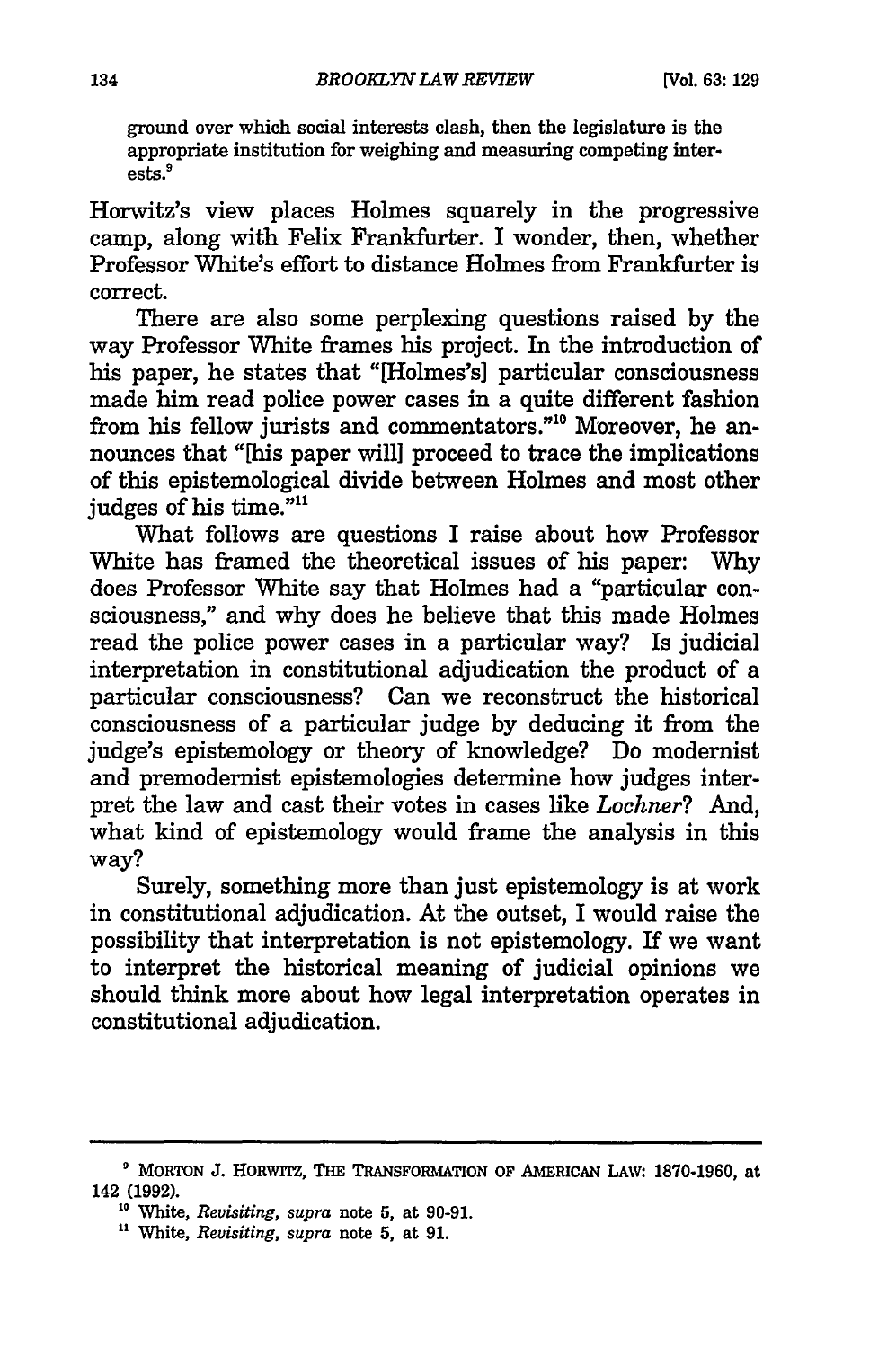We need to interrogate the authority of the epistemological assumptions that frame Professor White's historical inquiry. As Stanley Fish suggested, we should consider how historical and legal interpretations, like all interpretations, are conventional, in the sense that they are the product of particular interpretive assumptions of a particular interpretive communi $ty<sup>12</sup>$  To do this, we need to investigate how different interpretive assumptions frame the scholarly inquiry as applied to both the person doing the analysis as well as the person who is the object of that analysis.

Additionally, I wonder whether Professor White's epistemological categories of premodernism and modernism can really be distinguished from one another.'3 I think that modernism in law should be thought of as a reaction to the tension posed by the two epistemologies categorized by Professor White.'4 Thus, I argue that what Professor White calls premodern and modern epistemologies are really two different sides of the same coin-they reflect the different sides of modernism in law. One side is committed to the view that there are external constraints on policymaking-law is discovered, not made. The other side is committed to the contrary view that law is a social construction, and hence policymaking is unrestrained. The two sides contradict each other, and that is what creates the tensions within modernism in law.

When woven together, these two sides of modernism help explain the intellectual mood of modern legal scholars who believe in the authority of the rule of law but accept the lessons of legal realism that law is made, not discovered. The

Although Holmes denied the intelligibility of essentialist external principles in law, he acted as **if** such principles retained an intelligibility in other realms. Hence he could launch a critique of the judicial doctrine of "liberty of contract" without endorsing the efficacy of initiates in 'social legislation."

White, *Revisiting, supra* note **5,** at **91** n.7.

**<sup>1</sup>***See* **MINDA,** POSTMODERN **LEGAL MOVELIENT,** *supra* note *4,* at **13-22.** *See also* Minda, *One Hundred Years, supra* note 4, at **357-67.**

*<sup>&</sup>quot;See* STANLEY FISH, **IS** THERE **A** TEXT **IN** THIS CLASs?. **269-72 (1980).**

<sup>&</sup>lt;sup>13</sup> In an important footnote, Professor White contends that Holmes was a modernist to the extent that he affirmed the primacy of human-centered causation. White, *Revisiting, supra* note **5,** at **91** n.7. White argues, however, that Holmes also embraced a premodernist epistemology that accepted the idea that there were external constraints **on** policymaking. White, *Revisiting, supra* note 5, at **91 n.7.** As White puts **it.**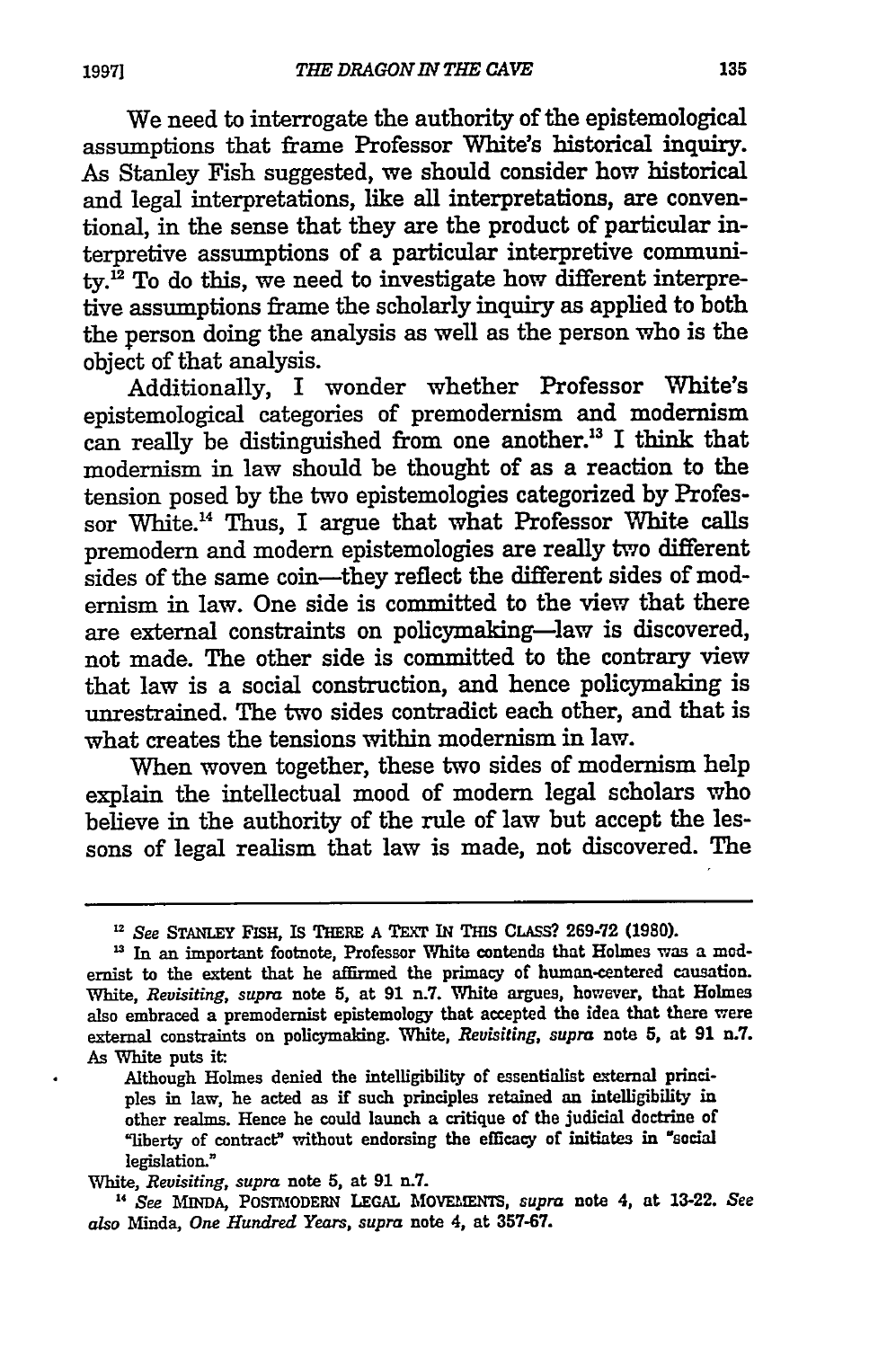history of modern legal thought can then be told as a story of a series of failed attempts to reconcile and synthesize this tension. What makes  $\overline{H}$ olmes  $\overline{I}$ a modernist is that he, like Langdell, believed that the faculties of the mind or the forces of faith would enable human beings to someday resolve the confficting aspects of modern law. I thus read Professor White as discovering within Holmes's legal thought the contradictions of legal modernism.

Finally, I wonder whether Professor White's epistemology thesis explains what is really going on in the canonization of Holmes. As Professor White observed, the canonization of Holmes in the progressive era was stimulated by political opposition to the canon that had been created by substantive due process. Professor White argues that Holmes became a canon in the progressive era so that progressives could kill or tame the substantive due process canon. I do not think we can explain why one canon wins over another merely by looking to the theory of knowledge or epistemology. On this point, politics and culture must also play a role.

As noted by Professor White, the legend of Holmes has so waxed and waned in the last one hundred years that it is quite difficult to understand what is pulling and pushing this legend -particularly because we are still in the process of discovering amazing new details about this man. After all, it was only a few short years ago that we discovered that Holmes had an affair during his long marriage to Fanny. Indeed, with what judicial biographers are now saying about Holmes, one wonders whether Holmes is on his way to becoming a new kind of romantic hero or antihero. This is not based on shifts in epistemology, but rather on new speculation about his extramarital affairs and his sexuality. Consider, for example, the startling new revelations of Sheldon Novick's recent book on Henry James, suggesting that Holmes and James were lovers.<sup>15</sup>

Could it be that Holmes is on his way to becoming a new cultural icon for the gay and lesbian communities? Stranger things have happened in the current postmodern era. Consider, for example, what the new historians have said about one of

*<sup>5</sup> See* **Michiko** Kakutani, *Rummaging in the Mind of a Genius Growing Up,* **N.Y. TIMES, Nov. 1, 1996, at B4 (reviewing SHELDON** M. **NOVICK,** HENRY **JAMEs: THE YOUNG MASTER (1996)).**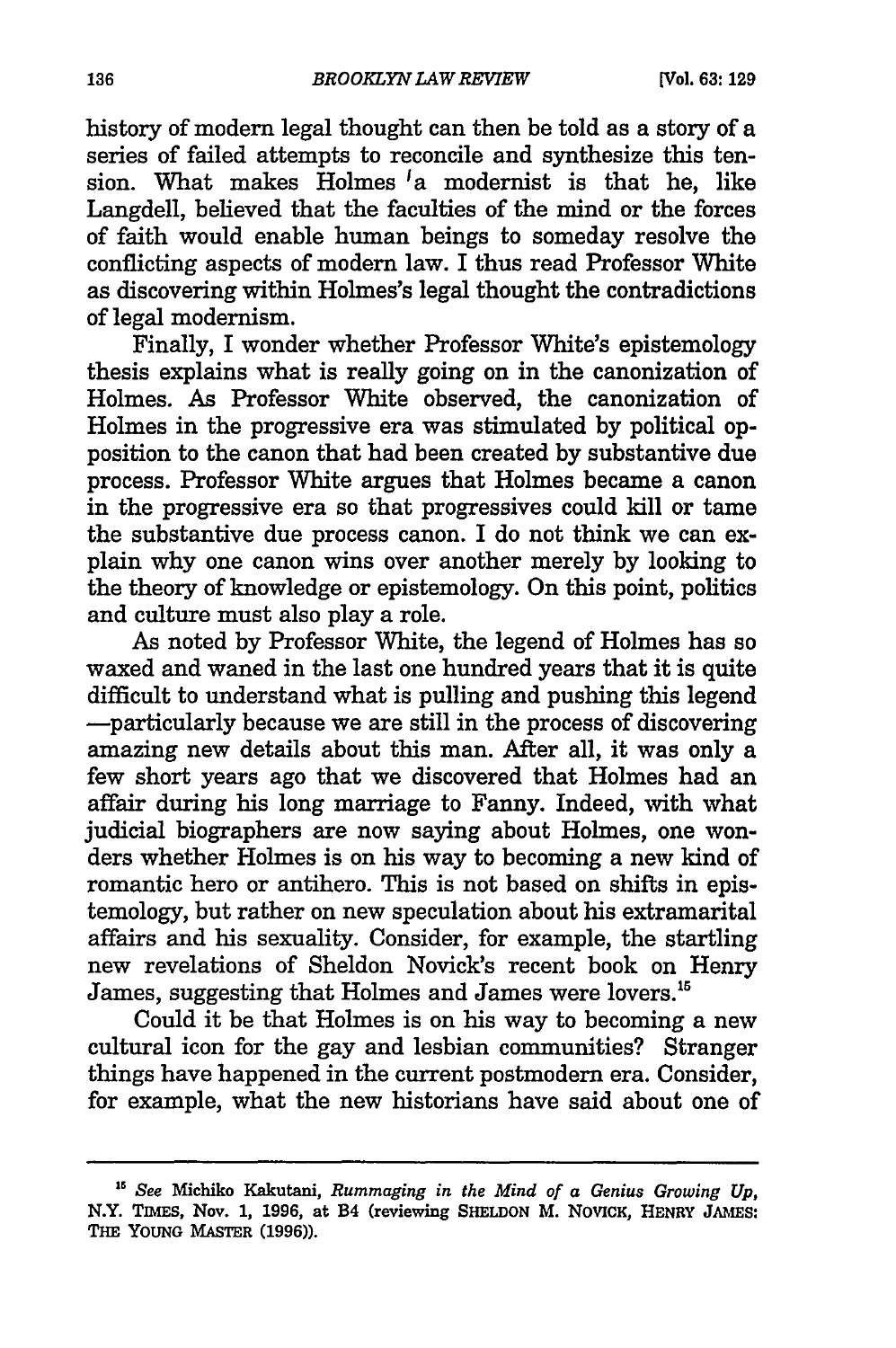my favorite cultural icons of the 1950s: Davy Crockett and the defenders of the Alamo. The new historians now say that Crockett did not wear a coonskin cap, that he put on a dress and tried to escape with the women and children in the Alamo, and that the defenders were actually attempting to hoard silver and gold from Santa Anna which they stole from the Apaches whom they had butchered."

Thus, I would not be surprised if Holmes ends up becoming a new kind of multicultural icon. If Davy Crockett was cross-dressing at the Alamo, then maybe Holmes and James were more than just literary friends. Who knows for sure? In thinking about the canonization process, we need to consider how politics and culture, and in our case, the "politics" of postmodernism, work to canonize and re-canonize famous dead people in American history.

The second intellectual project about Holmes concerns the explanation of the contradictions and tensions within his legal thought. What should we make of the inconsistent cast to Holmesian jurisprudence? Is Holmes's most famous legal essay hopelessly doomed to analytical tension and inconsistency, or is there a way to read *The Path of the Law* as a consistent and coherent jurisprudential text? This is Professor Grey's project, although both Professors White and Wells have contributions to make on this point. Nevertheless, I will focus on Professor Grey's paper.

Professor Grey seems to say that the tensions in Holmes's *The Path* are good examples of what one can expect when a legal pragmatist engages in legal theory. Because legal pragmatists do not believe in theory, they are not too concerned with tensions, contradictions or logical coherence. Instead, legal pragmatists care primarily about the law serving a useful purpose in getting a **job** done. Legal pragmatists exhibit what Professor Grey called "freedom from theory-guilt."<sup>17</sup> Or, as

*<sup>&</sup>quot;' See* Allen *R.* Meyerson, *For Defenders of the Alamo, the Assault is Joined Anew,* N.Y. **TmES,** Mar. **29,** 1994, at **1.**

*<sup>&</sup>quot;7* See Thomas **C.** Grey, *Hear the Other Side. Wallace Steuens and Pragmatist Legal Theory,* **63 S. CAL.** L. REV. **1569, 1569 (1990).** Professor Grey **seems** to be saying in his paper that Holmes's *The Path of the Law* exhibits good-old American "freedom from theory-guilt" because Holmes's pragmatism leads him to use whatever works-a little of this, a little of that-to convince us of the importance of being pragmatic about law.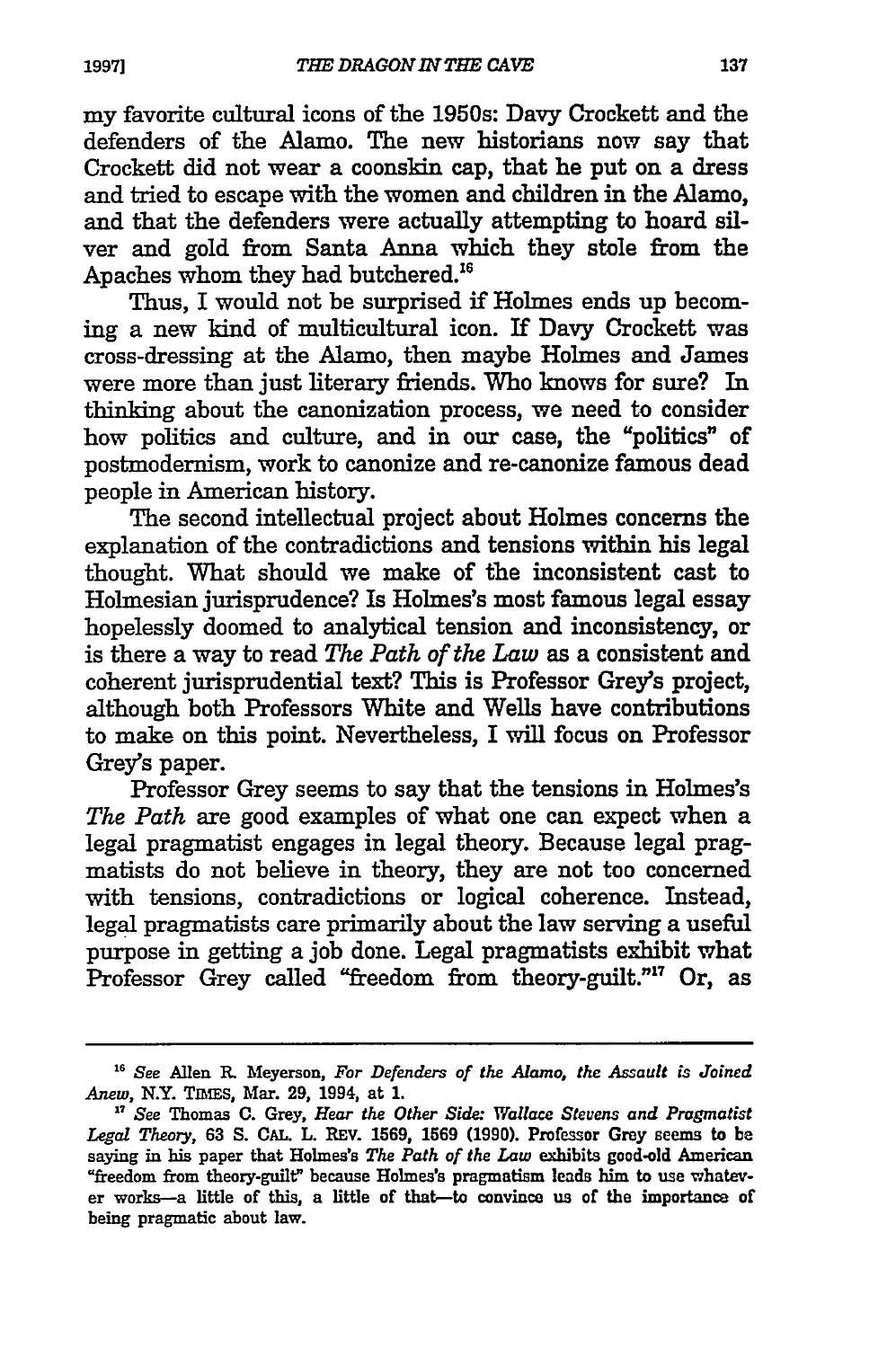Jack Balkin once put it: "Being a legal pragmatist means never having to say you have a theory."<sup>18</sup>

Professor Grey seems to be saying that in *The Path* Holmes was engaged essentially in a marketing strategy designed to overcome a problem of nonexistent consumer demand.<sup>19</sup> It is akin to the problem that Ford had with the Edsel-it was ugly, boring, and no one really liked it because everyone wanted to buy the standard Ford. Indeed, I imagine that the law students and lawyers from Langdell's Harvard Law School, listening to Holmes at Boston University in **1897,** must have thought that Holmes had lost sight of the vocational track for lawyers and judges of his time and was instead trying to sell a new vocational track or "path."" Holmes's problem in

**"** Remember, Holmes's *The Path* was given as a speech to law students, lawyers and judges at Boston University in **1897.** In **1897,** Langdell, not Holmes, was at the center of American jurisprudence. In addressing the future lawyers of his day, Holmes wanted his audience to see how the prevailing formalism and naturalism of Langdell at Harvard had placed too much emphasis on the imminent rationality of law. His position was similar to that of an entrepreneur trying to sell a new product idea to unaccustomed customers.

**20** To determine the basis for the formation of a particular rule of law using Langdell's analysis, one would identify the relevant appellate court decisions responsible for the rule and, if possible, examine the rule in relation to history. The rules were thought to develop on the basis of an evolutionary process much like the development of a plant. In thinking of law as a science, lawyers never questioned the worth of the rules. As Holmes put it in *The Path:*

**[Alan** evolutionist will hesitate to affirm universal validity for his social ideals, or for the principles which he thinks should be embodied in legislation. He is content if he can prove them best for here and now. He may be ready to admit that he knows nothing about an absolute best in the cosmos, and even that he knows next to nothing about a permanent best for men.

Holmes, *The Path, supra* note 2, at 468.

While Holmes thought that Langdell made amazing progress in reforming legal pedagogy at Harvard, he nevertheless thought that there was something missing- a critical attitude or ethic, or "enlightened skepticism." Holmes, *The Path, supra* note 2, at 469. This term referred to the reconsideration of the usefulness or "worth" of the rules.

Holmes wanted us divert our attention away from abstract moral questions about "right" and "duty." Holmes's "prediction theory": "The prophecies of what the courts will do in fact, and nothing more pretentious, are what I mean **by** the law;" and his theory of the "bad man" became Holmes's guide for emphasizing the importance of analyzing law in terms of consequences. *See* Richard **A.** Posner, *In. troduction* to THE ESSENTIAL HOLMES: SELECTIONS FROM THE LETTERS, SPEECHES, **JUDICIAL** OPINIONS, **AND** OTHER **WRITINGS** OF OLIVER WENDELL HOLMES, **JR.** at xi (Richard **A.** Posner ed., **1992).**

<sup>&</sup>lt;sup>18</sup> Jack Balkin, *The Top Ten Reasons To Be A Legal Pragmatist*, 8 CONST. COMMENTARY **351 (1991).**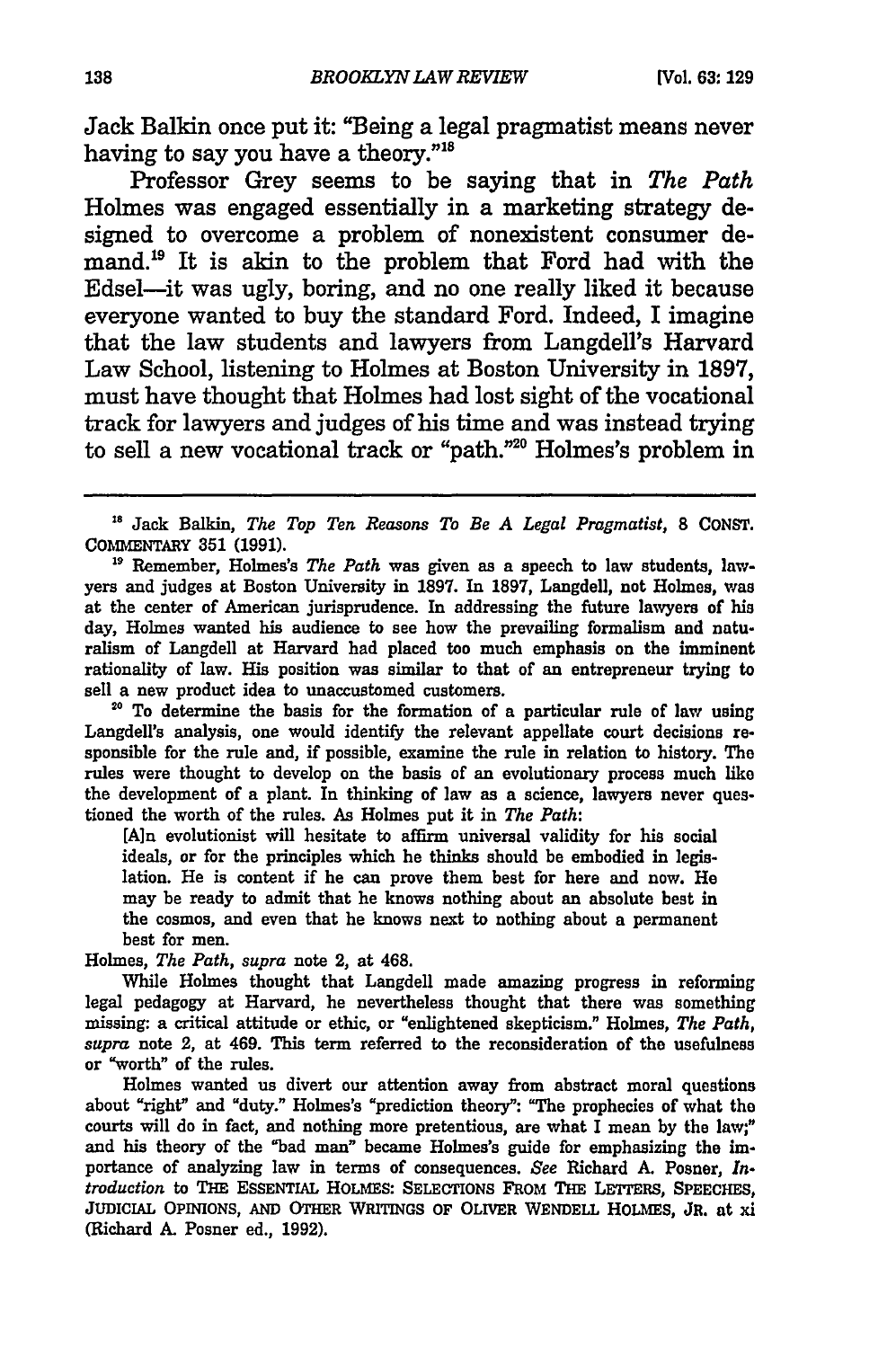*The Path* was to get consumers who were weaned on Langdellian formalism to buy an "Edsel"-that is, legal pragmatism. Legal pragmatism, being "a little of this, and a little of that," is a hard sell when the audience is trained to want science and logically correct results.

Professor Grey argues that Holmes's strategy in *The Path* was to rely upon his great talents as a prose stylist to sell his pragmatism. Holmes thus used a classic literary narrative to sugar coat pragmatism so that it would go down with ease. As Professor Grey tells it, Holmes takes us from sharp descent-law is a practical business, law must be separated from morality, law must be viewed from the perspective of a bad person-to the familiar theme of wisdom and salvation-law is an "echo of the universal." I wonder, however, whether there are other ways of explaining the meaning of the tensions within Holmes's *The Path.*

Professors White and Wells offer different views. Professor White's view is that Holmesian thought is fraught with tension and contradiction because Holmes was a "transitional figure," who had one foot in a premodernist epistemology and the other in a modernist epistemology. Because Holmes was standing between two great epistemologies, his work in the law ends up advancing both, leaving us with the legacy of the tensions and contradictions posed **by** two competing theories of knowledge. The tensions within *The Path* are thus characterized **by** White as the result of Holmes's troubled modernist jurisprudence rather than his pragmatic philosophy.

Professor Wells, on the other hand, argues that the tensions in Holmes's legal thought must be understood as a consequence of his cynicism and "old-fashioned" postmodern sensibilities about the ability of human beings to reach some ideal understanding about the law.<sup>21</sup> Professor Wells argues that Holmes's view is that knowledge about law must always be derived from experience, and that "all there is" is experience. As stated **by** Professor Wells in a previously published paper, "in Holmes'[s] analysis, the relationship of law both to morality and to power depends upon the standpoint of the person doing

**<sup>21</sup>***See* Catharine Pierce Wells, *Old.Fashioned Postmodernism and the Legal Theories of Oliver Wendell Holmes, Jr.,* **63** BROOK. L. REV. **59 (1997).**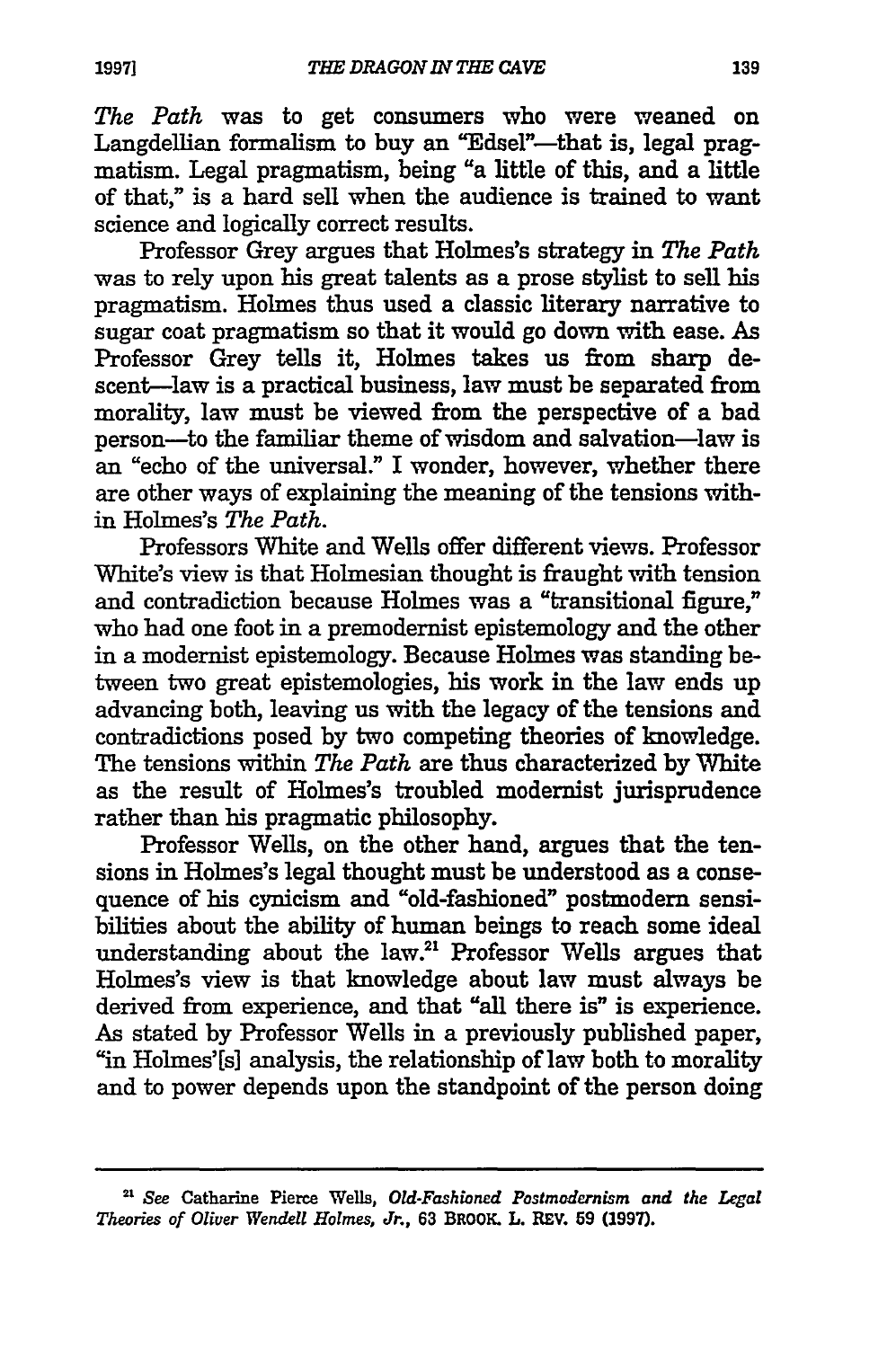the describing."22 According to Professor Wells, Holmes believed that observational experience, describing what is before one's eyes, is as close as we ever get to knowing universal truth.

**My** view is somewhat different. In thinking about the tensions in Holmes's essay, it is helpful to consider what Holmes was trying to do in *The Path.* Think for a moment about the title of the essay we celebrate today: *The Path of the Law.* **Why** did Holmes choose to regard law as a "path?" We do not normally think of law that way; rather, we tend to think of law as a "constraint" that limits the exercise of power. As my colleague Steve Winter has recently noted, much of modem jurisprudence in America has used the metaphor of "constraint" to describe the meaning of law. $23$  Conceptual metaphors like "constraint" and "path" enable us to think about law in different ways. The choice of the metaphor tells us something about the character or ethos of the author. **Why** did Holmes encourage us to think of law as a path? What does the path metaphor reveal about Holmes, the author?

I think Holmes thought of the law as a path because he understood that law is a social construction created from the legal imagination of human beings. As a social construction, new paths of law can be discovered if we only consider new imaginative possibilities for the law. Perhaps Holmes was saying to his audience at Boston University in 1897, "come with me; join me on my 'path.' **"** He never really tells us where his path will take us, except when, as Professor Grey observes, he cryptically mentions at the end of his essay something about the "hint of universal law."

I think Holmes hoped that we might someday discover universal law by adopting his ideal of remaining skeptical about the powers of logic and reason in the law. Holmes wanted us to adopt what Professor Grey calls mainstream pragmatism. He wanted us to give up trying to explain the nature of things, to stop theorizing and philosophizing about the law, and instead focus our energies on figuring out how law actual-

*See* Wells Hantzis, *supra* note **8,** at **575.**

Steven L. Winter, *A Clearing in The Forest,* (forthcoming **1998).**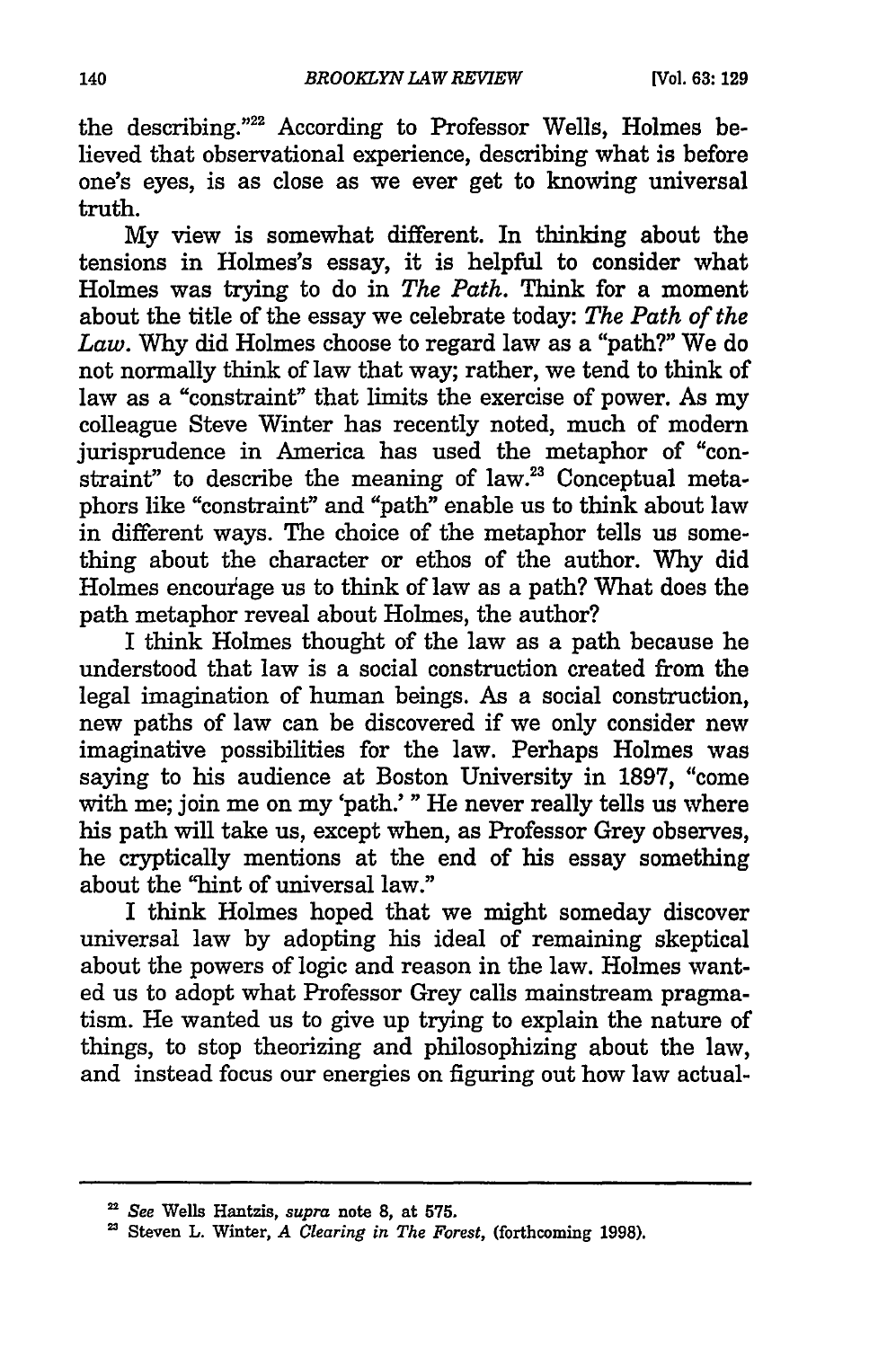ly works in practice. The tensions within Holmes's legal thought may be part of the "path" that he hoped would lead us someday to discover his ideal.

For Holmes, Langdellian formalism, and the blind obedience to the rules of case law, studied like a "science," constituted one path in the law. Holmes wanted to show how we might find another path. To get us on his path, Holmes had to first break free from the exclusive hold of logic and reason in law. Thus, he wanted us to focus our effort on the task of understanding how the ideals of law develop from experience, not logic.

I think it is important that Holmes was explicit about the importance of separating morality from law. He warned us not to confuse morality with law, or logic with experience. He did so because he wanted us to develop a skeptical attitude toward the law that would move us toward his ideal of studying the law, neither as a science nor as a specialized field of morality, but rather as a practical business where things get done and where there are material consequences flowing from judicial decisions.

In thinking about law in this way, Holmes was swimming against the prevailing jurisprudential currents of his time. Holmes acknowledged this, stating: "We still are far from the point of view which I desire to see reached. No one has reached it or can reach it as yet."<sup>24</sup>

Professor Grey and Wells seem to be saying that Holmes's new ideal was legal pragmatism. But what if Holmes's ideal was something else? What if Holmes wanted to leave that question open for future generations to decide? Is it possible that Holmes imagined that one hundred years later a new generation of legal thinkers might discover a new path for the law, leading away from mainstream pragmatism, as well as modernism, in law? I think Holmes thought that if we followed his example, we might someday be in a position to realize a hint of a universal law that had not yet been reached in jurisprudence. I think that what Professor Grey sees as legal pragmatism, or "a little of this, a little of that," in *The Path* may be critical moments in the development of a new jurisprudential paths for law.

**<sup>4</sup>**Holmes, *The Path, supra* note 2, at 468.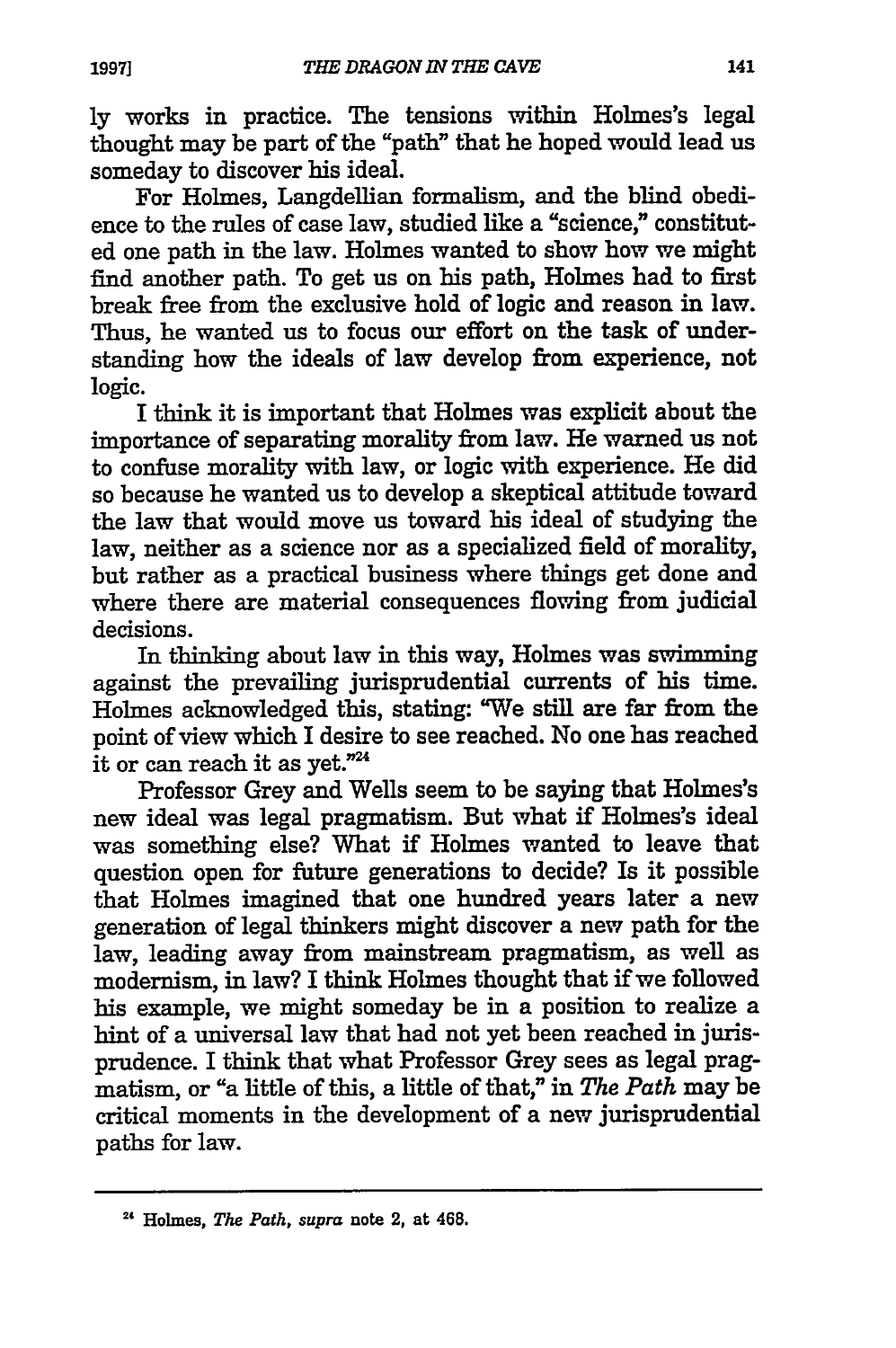I imagine Holmes wanted us to cultivate many "paths" in the law. He wanted us to see that we have it in our power to create a legal order better suited for our time. He wanted us to see that his "path" was merely one example of what could be done if we used our imagination. If law is to be considered a "path." as Holmes suggests, then what is to stop us from using the law to cultivate new paths leading in many new directions?

This brings us to the third intellectual project on Holmes-the problem of characterizing Holmes's jurisprudence. Was Holmes, as Professor White suggested, a "transitional figure in the development of legal modernism"? Or was he, as Professor Grey argued, a "mainstream legal pragmatist" who used his literary talents to peddle his pragmatist philosophy? Or, as Professor Wells seems to intimate, was Holmes really one of the first legal cynics in America to advance a postmodern stance toward the law? These are our choices: Was he **(1)** a modernist, (2) a pragmatist, or **(3)** a classical or old-fashion postmodernist? Ready to vote on the question? Maybe not just yet.

In thinking about your answer, I would like to offer a few thoughts about what was modern and what was postmodern about Holmes. In acknowledging that law was made, not discovered, Holmes accepted the modernist's view that it is within the power of human actors to create law. This makes Holmes "one of the most modernist of modern thinkers."<sup>25</sup> On the other hand, Holmes's skepticism points in the direction of postmodernism.26 The main message of *The Path of the Law*

<sup>26</sup> The challenge of postmodernism is to figure out what to do once we have given up on the modernists' quest for foundational authority in the law. Postmodernism may be thought of as a "late stage" in the development of modernism-a stage characterized **by** deep disenchantment with the projects of modernity. Postmodernists offer us a new message about what we should be doing in law. The message is that we try to go beyond modernism **by** taking a more relaxed look at the law. We should give up on trying to discover the foundations of legal authority and try instead to either figure out how law actually works in practice,

<sup>&</sup>lt;sup>25</sup> JOHN PATRICK DIGGINS, THE PROMISE OF PRAGMATISM, 344 (1994). The challenge of modernism is to figure out what to do once we realize that God **is** dead and that the problem of creating meaning is left to men and women. Legal modernism can be defined as an aesthetic, political, cultural and intellectual movement based on the lawyer's romance, faith, and yes, obsession, with the idea that we should able to figure out and explain the essential truths of the world **by** employing the correct methodology, narrative, technique, or mindset. Legal modernism is the project of establishing law's claim to foundational authority.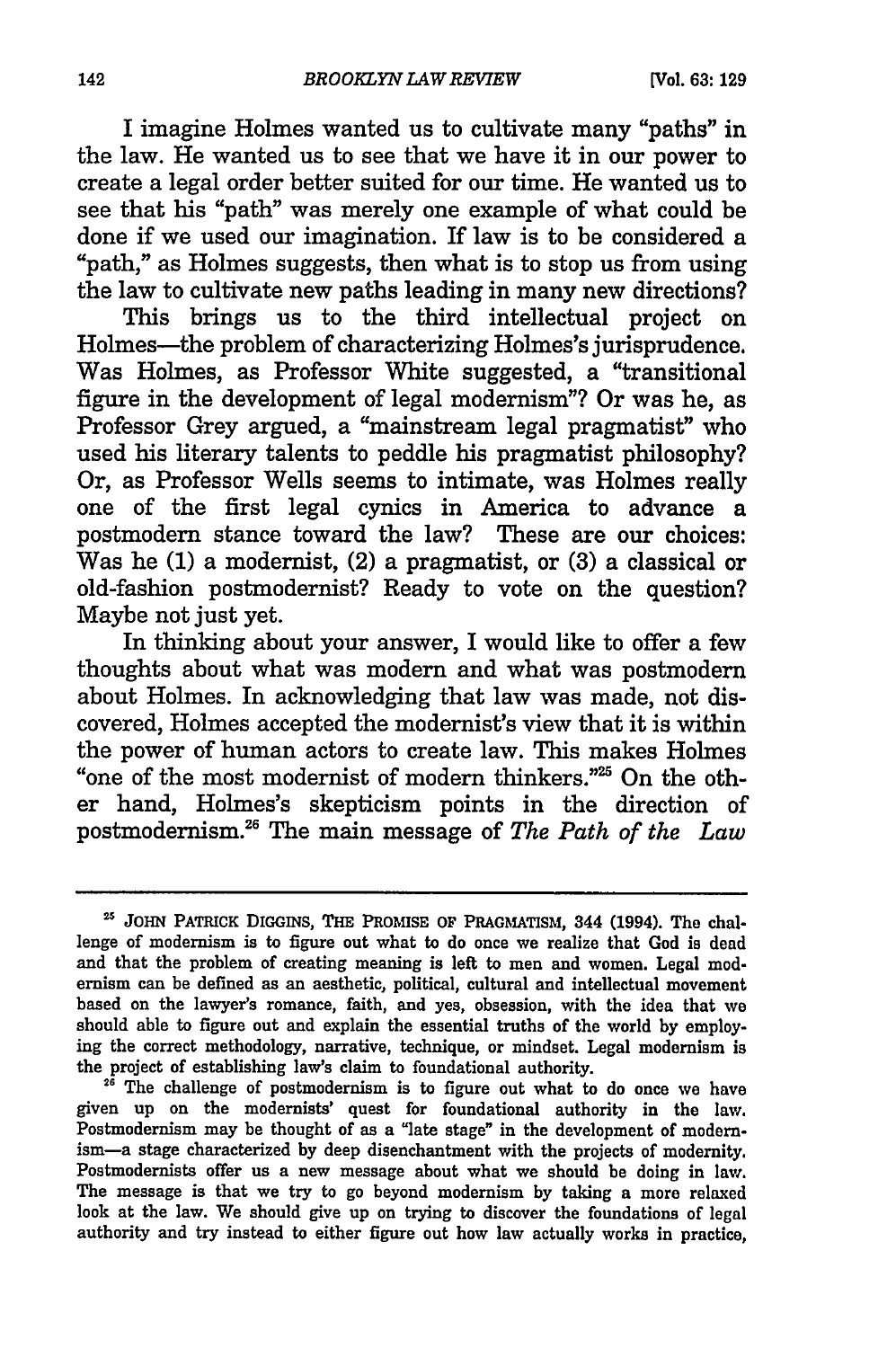is that there is no basis in reason or morality for discovering legal truth. Lingering doubts about faith and reason seem to push Holmes in the direction of postmodernism in the law. $^{27}$ 

Clearly, Professors Grey and Wells are correct in arguing that Holmes was influenced by American pragmatist philosophy.<sup>28</sup> While Professor White is on safe ground in pointing out how Holmes led us to modernism in law, I think Professor Wells is also right in suggesting that Holmes's cynicism moved beyond modernism to postmodernism in law. Yet, I think Holmes looks postmodern today only because we have the hindsight of almost one hundred years of modern legal thought. We are now living in the era of disenchantment; nothing guarantees that we can discover the solution to the current predicament.

That is to say, when we read Holmes today, we discover the basis for our deep disagreements and our diversity. Some want to "overcome" law.<sup>29</sup> Others want to "redeem" law, to go back to a "lost tradition."<sup>30</sup> Still others want to show us how we can do law without theory.<sup>31</sup>

It would seem that Holmes the icon has become a *mirror* that we look into only to find ourselves looking back. In looking into the mirror we get a glimpse of our current predicament. For this reason, Holmes's *The Path of Law* looks as fresh

Holmes is almost postmodern in that the doubts and tensions that troubled thinkers like Adams--tension between knowledge and experience, events and meaning, truth and change-scarcely concerned Holmes.... Holmes savored life. A natural skeptic, he felt no need to flee the 'irritation of doubt' to arrive at settled beliefs.

**JOHN** PATRICK **DIGGINS, THE PROMISE** OF PRAGMATISM, 344 (1994).

<sup>28</sup> Holmes was a member of the Metaphysical Club in Cambridge in the early 1870s whose membership included Charles Pierce and William James. Thus, he was likely well versed in the pragmatist philosophy of Pierce and James. In addition, as Wells indicated, Holmes likely shared the fundamental philosophical outlook of American pragmatist thinkers like Pierce. See Wells Hantzis, *supra* note **8, at** 545 (discussing Max Fisch's documentation of the Metaphysical Club in Cambridge).

*See* RICHARD **A.** POSNER, **OVERCOMING LAW (1995).**

*30 See* ANTHONY T. KRONMAN, THE LOST LAWYERI **FAILING** IDEALS OF THE **LE-GAL** PROFESSION **(1993).**

*", See* Grey, *supra* note **17,** at **1569.** *See also* RICHARD A. POSNER, **THE PROB-**LEMS OF JURISPRUDENCE 454-69 (1990).

or we should focus our energies on understanding how beliefs in law get justified. As John Patrick Diggins has said: